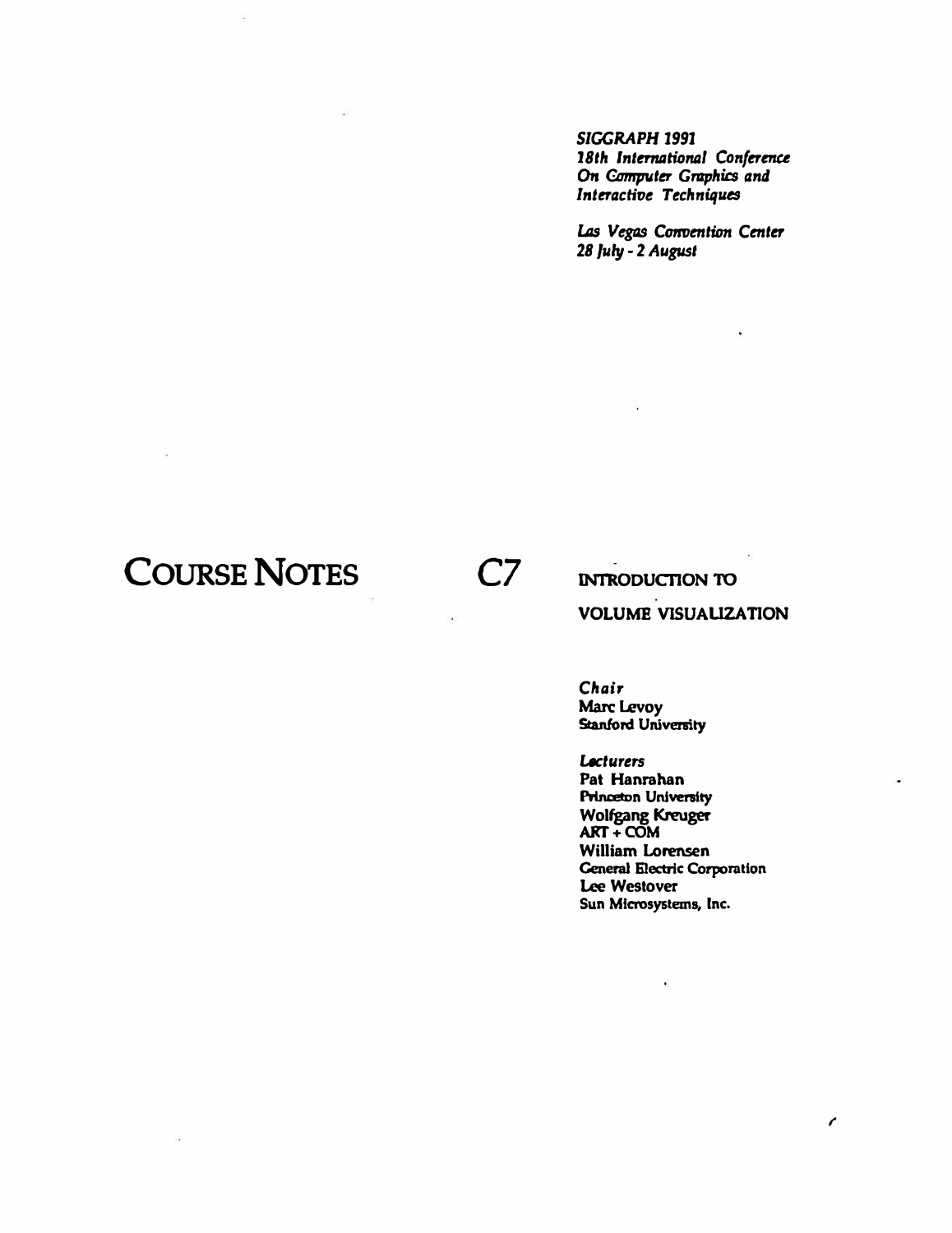#### Chairman

Marc Levoy **Computer Science Department** Center for Integrated Systems **Stanford University** Stanford, CA 94305-4070 Phone: 415/725-4089 Email: levoy@cs.stanford.edu

#### **Speakers**

 $\epsilon$ 

**William Lorensen General Electric Corporation** Corporate R&D, Bldg DW/Room C207A P.O Box 8, Schenectady, NY 12301 Phone: 518/387-6744 Email: kurensu@dwashill.cod.ga.com

Lee Westover Sun Marreystems, P.O. Box 13447 Research Triangle Park, NC 27709-3447 Phone: 919/469-8300 Email: Iwestover@east.sun.com

╭

Pai Harrahan Department of Computer Science **Princeton University** Princeton, NJ 08544 Phone: 609/258-5756 Email: hanrahan@princeton.edu

**Wolfgang Kreuger** Fasanenstr. 68 D-1000 Berlin 15 Germany Phone: (49)-30-261-9036

Scott Dyer Ohio Supercomputer Center 1224 Kinnear Rd. Columbus, OH 43212 Phone: 614/292-1011 Email: scott@osgp.osc.edu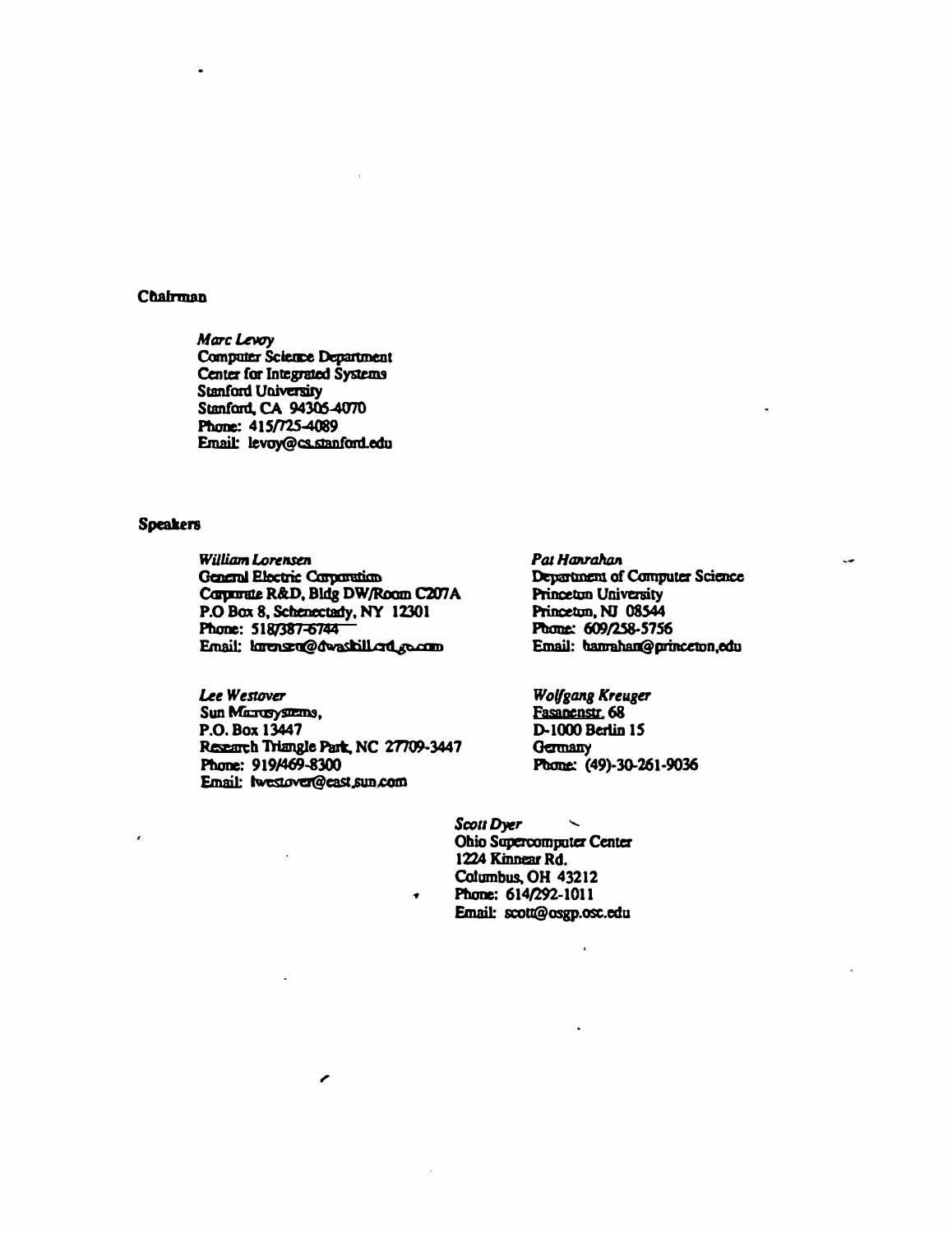#### COURSE ABSTRACT

The last five years have seen a revolution in techniques for visualizing volume data. This course was organized to provide an overview of these new techniques to attendees of ACM SIG-GRAPH '91. The emphasis of the course is on algorithms and their relationship to theory, not on applications, and the format of these notes is designed to facilitate comparisons between techniques.

The first paper in the notes presents a taxonomy of volume visualization algorithms, briefly summarizing the advantages and disadvantages of each approach. The remainder of the notes is divided by topic (rather than by speaker) into four sessions, as follows:

Session I: polygonalization of volume data. The focus of this session is on techniques for converting volume data into polygons for display on conventional graphics workstations. This approach is sometimes referred to as surface-based volume visualization. The speaker is Bill Lorensen, author of Marching Cubes and Dividing Cubes, two of the dominant algorithms in this area.

Session  $\Pi$ : semi-transparent volume rendering - resampling. The focus of sessions  $\Pi$  and  $\Pi$  is on so-called direct volume rendering, a family of techniques that approximate the appearance of semi-transparent clouds or gels. Following an introduction to sampling theory (Pat Hanrahan), authors of three semi-transparent volume rendering algorithms describe their approaches to handling volume resampling. These are multi-pass warping (Pat Hanrahan), ray tracing (Marc Levoy), and splatting (Lee Westover).

Session III: semi-transparent volume rendering - shading. Following an introduction to light transport theory (Wolfgang Kreuger), two of the authors listed for session II describe their shading and projection algorithms and how these algorithms approximate light transport. Topics include surface extraction, shading, and rendering using the digital compositing approach (Pat Hanrahan), and shadows, textures, and other photorealistic and artistic techniques (Marc Levoy).

Session IV: volume visualization workstations and software. In this last session, Scou Dyer offers a survey of for-sale and for-free volume visualization software and commercial workstations. Although this topic is not strictly in keeping with the course's focus on algorithms, researchers who are interested in understanding but not implementing the rendering algorithms described herein should find this information belpful.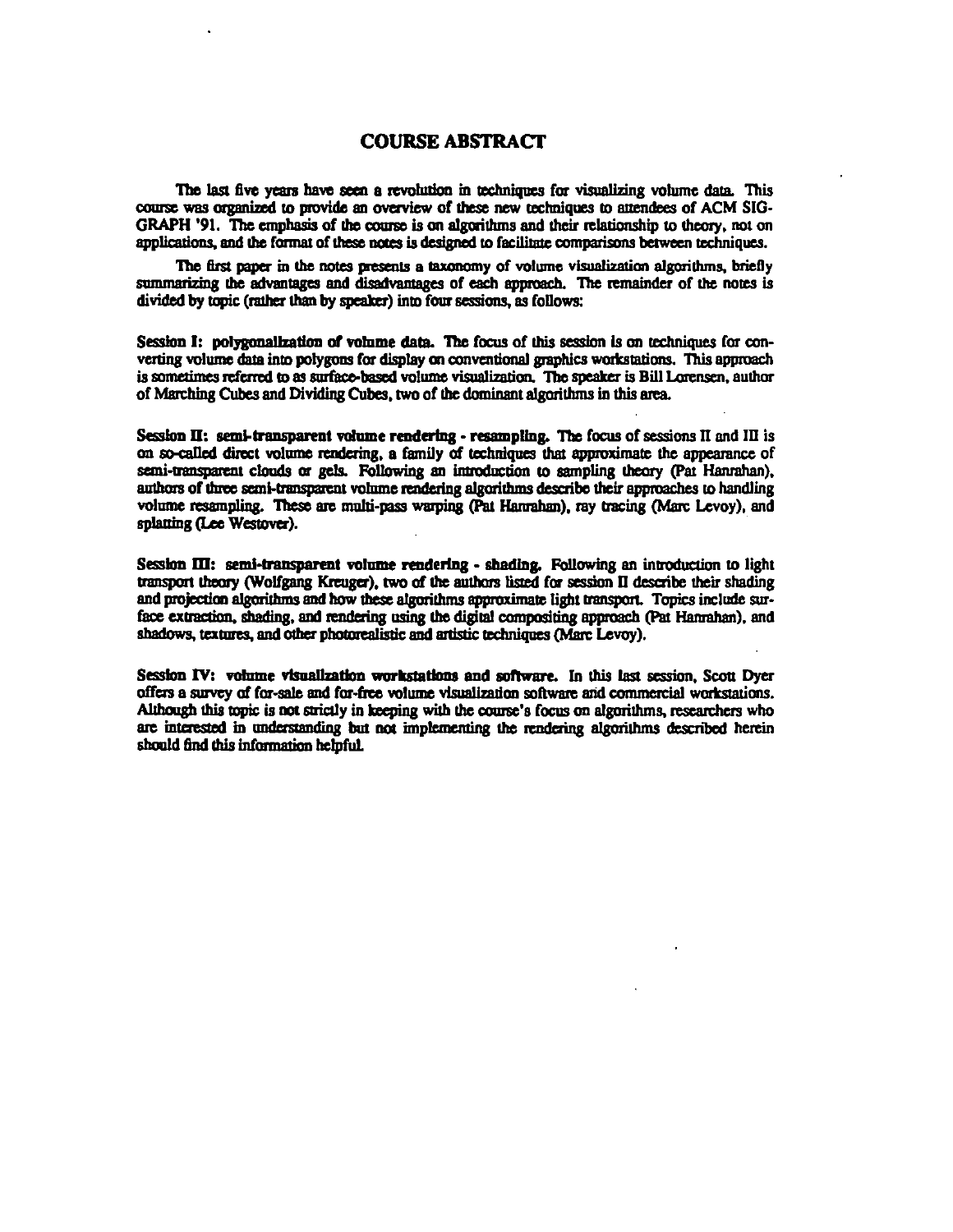#### **SPEAKER BIOGRAPHIES**

Marc Levoy is a research assistant professor of Computer Science and Radiation Oncology at the University of North Carolina at Chapel Hill. He received a B. Architecture in 1976 from Cornell University, an MS in 1978 from Cornell University, and a PhD in computer science in 1989 from the University of North Carolina at Chapel Hill, He was principal developer of the Hanna-Barbera Computer Animation System and served as its director from 1980 through 1982. His research interests include scientific visualization, volume rendering, medical imaging, and molecular graphics

William Lorensen is a Graphics Engineer in the Information Systems Laboratory at GE's Corporate Research and Development Center in Schenectady, NY. He is currently working on algorithms for 3D medical graphics and scientific visualization. His other interests include computer animation, color graphics systems for data presentation, and object-oriented software tools. Lorensen is the author or co-author of 35 technical articles on topics ranging from finite element pre/postprocessing, 3d medical imaging, computer animation and object-oriented design. Prior to joining GE in 1978. he was a Mathematician at the US Army Benet Weapons Laboratory where he worked on computer graphics software for structural analysis. He has a BS in Mathematics and an MS in Computer Science from Rensselaer Polytechnic Institute.

Lee Westover is a staff engineer for Sun Microsystems Inc. He received a B.S. Computer Science from Michigan State University in 1979 and a M.S. Computer Science from the University of North Carolina at Chapel Hill in 1986. He is currently finishing up his Ph.D. from the University of North Carolina with a dissertation on Feed Forward Volume Rendering. Prior to joining Sun in June 1990, Lee worked from 1984 until 1990 for Numerical Design Ltd., a graphics software company based in Chapel Hill that specializes in photorealistic rendering packages. His research interests include volume rendering, scientific visualization, photorealistic rendering, and real time image compression/decompression.

Pat Hanrahan is on the faculty of the Computer Science Department at Princeton University where he teaches computer graphics. In 1990 he received the E-Council Award for Excellence in Teaching. His primary research interests are in the fundamental algorithms and computer architectures underlying computer graphics. Before joining Princeton, Dr. Hanrahan was a Senior Scientist at Pixar in San Rafael, CA. While at Pixar he developed software for the Pixar image computer, and was the chief architect of the RenderMan(TM) Interface - a protocol that allows modeling programs to describe scenes to high quality rendering programs. Previous to Pixar he directed the 3D computer graphics group in the Computer Graphics Laboratory at New York Institute of Technology.

Wolfgang Kreuger is head of the visualization department of the German Supercomputer Center at Bonn. His research interests include physically based image synthesis algorithms. Currently, he works on the development of enhanced visualization models for 3D data with special emphasis on applications in physics and medicine. He received his MS and PhD in Theoretical Physics from the University of Berlin.

Scott Dyer is Associate Director for Graphics Development at the Ohio Supercomputer Center. He is responsible for a large software development project that has yielded a popular toolkit for scientific visualization and animation called apB. Dyer's experience includes consulting in the academic and commercial sectors in animation, educational software, vectorized rendering techniques, and data manipulation and representations. He has held positions at Evans and Sutherland and Cranston/Csuri Productions.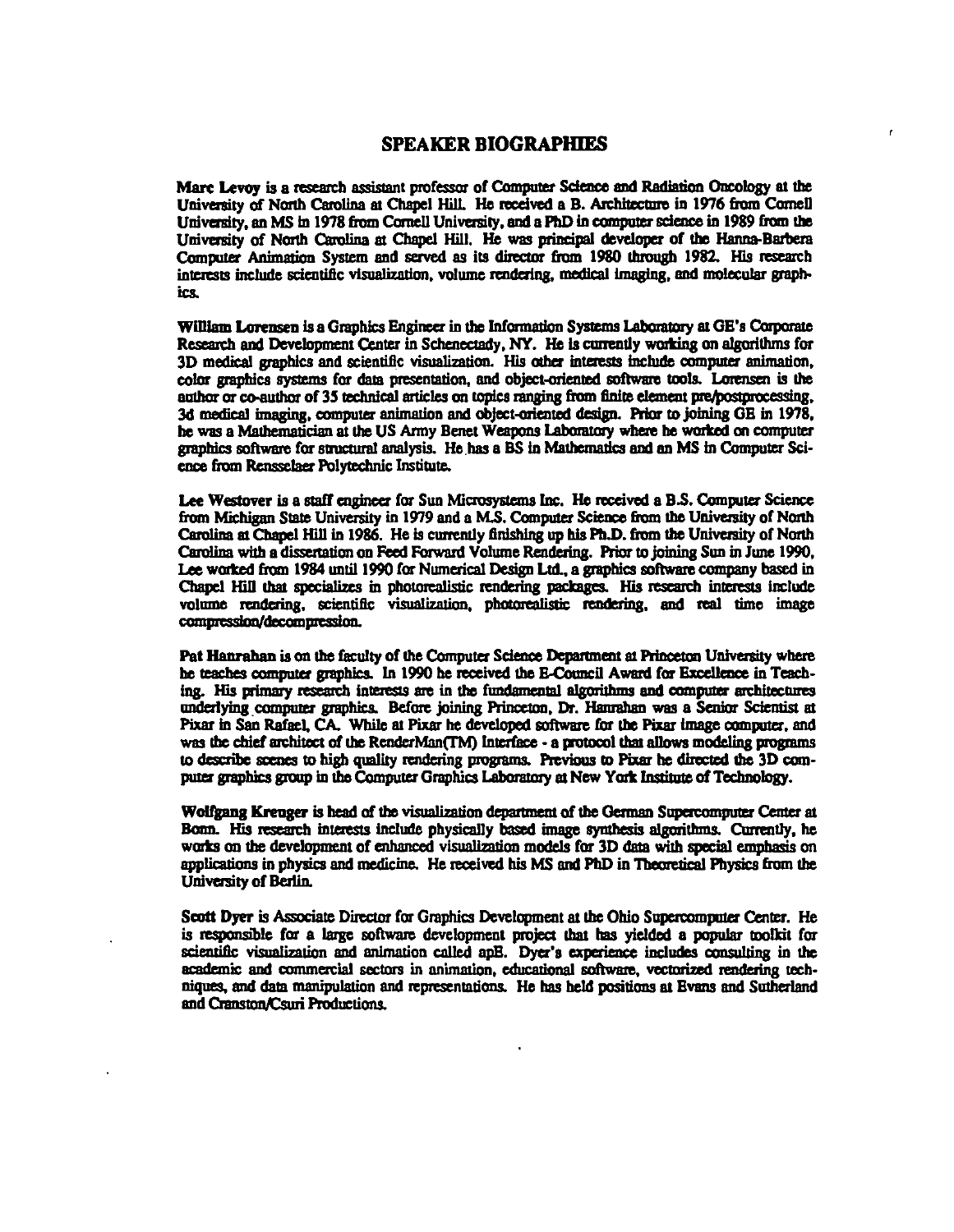#### **SCHEDULE OF SESSIONS**

÷

ŕ

 $8:30$ **Introduction (Levoy)** Session I: polygonalization of volume data  $9:00$ Marching Cubes (Lorensen)  $9:30$ Dividing Cubes (Lorensen) 10:00 **Break** Session II: semi-transparent volume rendering - resampling 10:15 Introduction to sampling theory (Hanrahan) Multi-pass (Hanrahan) 10:30 11:00 Ray tracing (Levoy) 11:30 Splatting (Westover)  $12:00$ Linch Session III: semi-transparent volume rendering - shading Introduction to light transport theory (Kreuger)  $1:45$ Gels and surfaces (Hanrahan)  $2:15$  $2:45$ Shadows, textures, and other artistic devices (Levoy)  $3:15$ **Break** Session IV: volume visualization workstations and software  $3:30$ Workstations (Dyer)  $4:00$ Software (Dyer)  $4:30$ Panel discussion  $5:00$ Course ends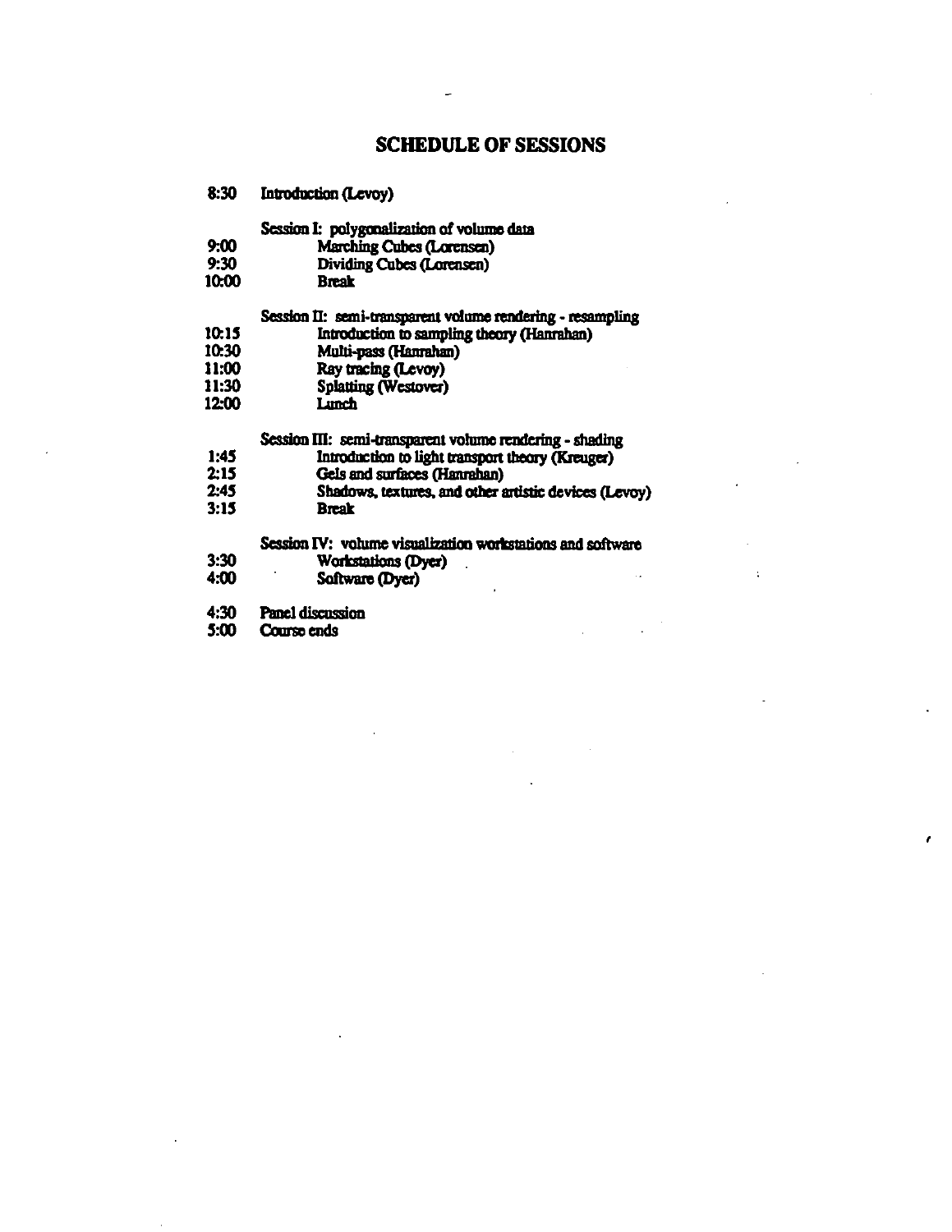## **TABLE OF CONTENTS**

| <b>INTRODUCTION</b>                                                                                                                                                                                                                      |          |
|------------------------------------------------------------------------------------------------------------------------------------------------------------------------------------------------------------------------------------------|----------|
|                                                                                                                                                                                                                                          | 6        |
| SESSION I. POLYGONIZATION OF VOLUME DATA                                                                                                                                                                                                 |          |
| I.1. Lorensen, W., "Creating Surfaces from Volumes Using Marching and Dividing                                                                                                                                                           | 13       |
| I.3. Lorensen, W.E. and Cline, H.E., "Marching Cubes: A High Resolution 3D<br>Surface Construction Algorithm," reprinted from Computer Graphics (Proc.                                                                                   | 31<br>44 |
| 1.4. Cline, H.E., Lorensen, W.E., Ludke, S., Crawford, C.R., Teeter, B.C., "Two<br>Algorithms for the Three-Dimensional Reconstruction of Tomograms," reprinted<br>from Medical Physics, Vol. 15, No. 3, May/June, 1988, pp. 320-327     | 51       |
| I.5. Cline, H.E., Lorensen, W.E., Kikinis, R., Jolesz, F., "Three-Dimensional<br>Segmentation of MR Images of the Head Using Probability and Connectivity,"<br>reprinted from J. Computer Assisted Tomography, Vol. 14, No. 6, 1990, pp. | 59       |
| SESSION IL SEMI-TRANSPARENT VOLUME RENDERING - RESAMPLING                                                                                                                                                                                |          |
|                                                                                                                                                                                                                                          | 68       |
|                                                                                                                                                                                                                                          | 74       |
|                                                                                                                                                                                                                                          | 85       |
| II.4. Levoy, M., "Display of Surfaces from Volume Data," reprinted from IEEE<br>Computer Graphics and Applications, Vol. 8, No. 3, May, 1988, pp. 29-37                                                                                  | 113      |
| II.5. Westover, L., "Sampling and Reconstruction for Feed Forward Volume                                                                                                                                                                 | 122      |
| II.6. Westover, L. "Footnrint Evaluation for Volume Rendering," reprinted from<br>Computer Graphics (Proc. SIGGRAPH '90), Vol. 24, No. 4, August, 1990, pp.                                                                              | 159      |
| SESSION III. SEMI-TRANSPARENT VOLUME RENDERING - SHADING                                                                                                                                                                                 |          |
| III.1. Kreuger, W., "Introduction to the Transport Theory Approach"                                                                                                                                                                      | 169      |
| III.2. Kreuger, W., "Volume Rendering and Data Feature Enhancement," reprinted<br>from Computer Graphics (Proc. San Diego Workshop on Volume Visualization),                                                                             | 181      |

 $\mathbb{Z}^2$ 

 $\mathbb{Z}^2$ 

 $\hat{\mathbf{r}}$